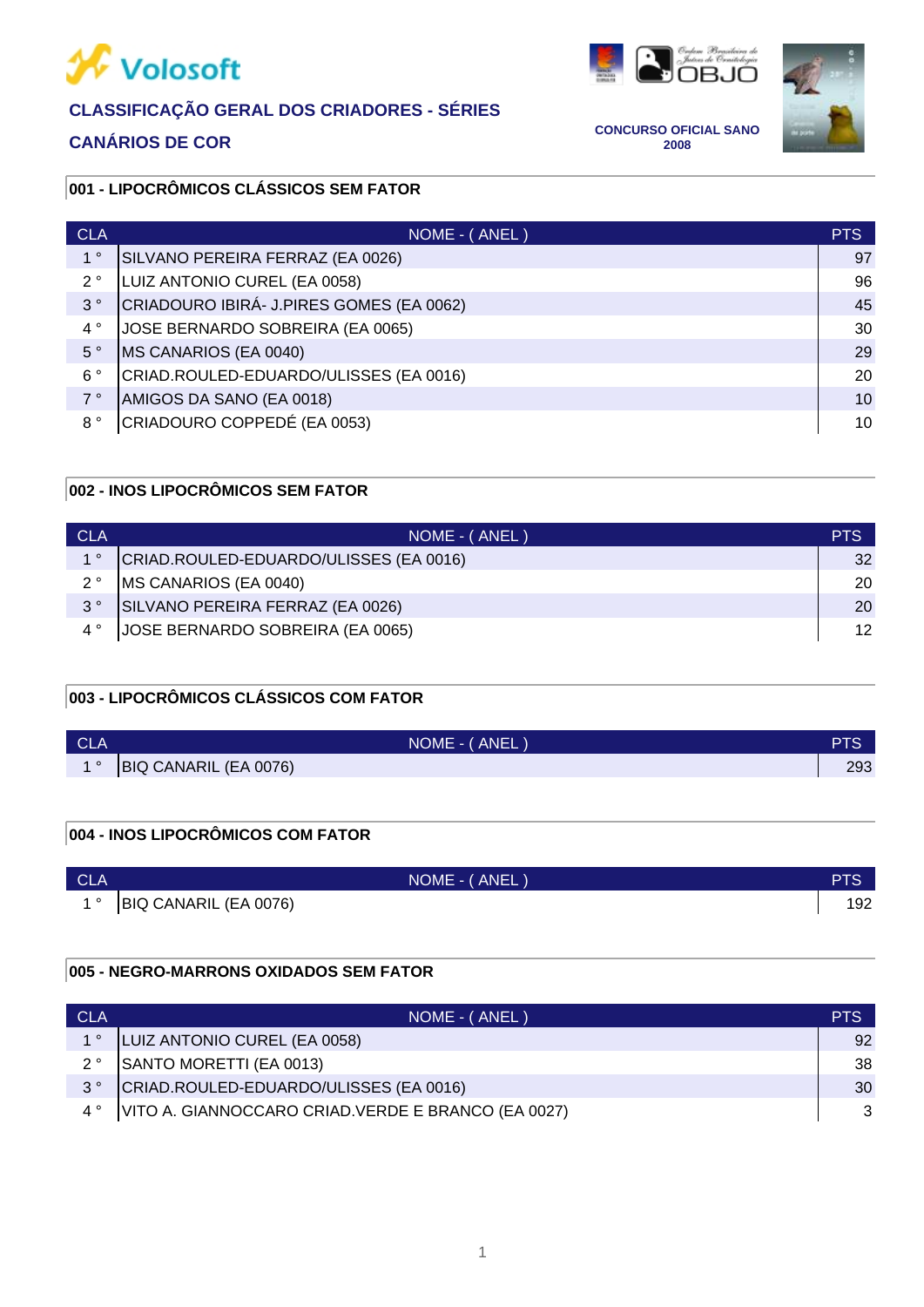

# **CANÁRIOS DE COR CONCURSO OFICIAL SANO**



**2008**



# **006 - ÁGATAS SEM FATOR**

| <b>CLA</b> | NOME - (ANEL)                          |                 |
|------------|----------------------------------------|-----------------|
|            | SILVANO PEREIRA FERRAZ (EA 0026)       | 20 <sup>°</sup> |
|            | CRIAD.ROULED-EDUARDO/ULISSES (EA 0016) |                 |

# **007 - CANELAS SEM FATOR**

| <b>CLA</b>       | NOME - (ANEL)           | DTC<br>76 |
|------------------|-------------------------|-----------|
| $\overline{4}$ 0 | SANTO MORETTI (EA 0013) | 07<br>07  |

# **008 - ISABELINOS SEM FATOR**

| <b>CLA</b> |                                    | NOME - (ANEL) | PTS |
|------------|------------------------------------|---------------|-----|
|            | 1 °   LUIZ ANTONIO CUREL (EA 0058) |               | 136 |

## **009 - NEGRO-MARRONS OXIDADOS COM FATOR**

| <b>CLA</b>     | NOME - (ANEL)                            | <b>PTS</b> |
|----------------|------------------------------------------|------------|
| 1 <sup>°</sup> | JOSE BERNARDO SOBREIRA (EA 0065)         | 80         |
| $2^{\circ}$    | CRIADOURO IBIRÁ- J.PIRES GOMES (EA 0062) | 57         |
| $3^{\circ}$    | SANTO MORETTI (EA 0013)                  | 24         |
| $4^{\circ}$    | MS CANARIOS (EA 0040)                    | 19         |
| $5^{\circ}$    | LUIZ ANTONIO CUREL (EA 0058)             | 8          |

# **010 - ÁGATAS COM FATOR**

| <b>CLA</b>  | NOME - (ANEL)                          | PTS |
|-------------|----------------------------------------|-----|
|             | LUIZ ANTONIO CUREL (EA 0058)           | 50  |
| $2^{\circ}$ | CRIAD.ROULED-EDUARDO/ULISSES (EA 0016) | 44  |
| २ ०         | MS CANARIOS (EA 0040)                  |     |

# **011 - CANELAS COM FATOR**

| <b>CLA</b> | NOME - (ANEL)                        | <b>PTS</b> |
|------------|--------------------------------------|------------|
|            | 1°  JOSE BERNARDO SOBREIRA (EA 0065) | 84         |
|            | 2°  LUIZ ANTONIO CUREL (EA 0058)     | 42         |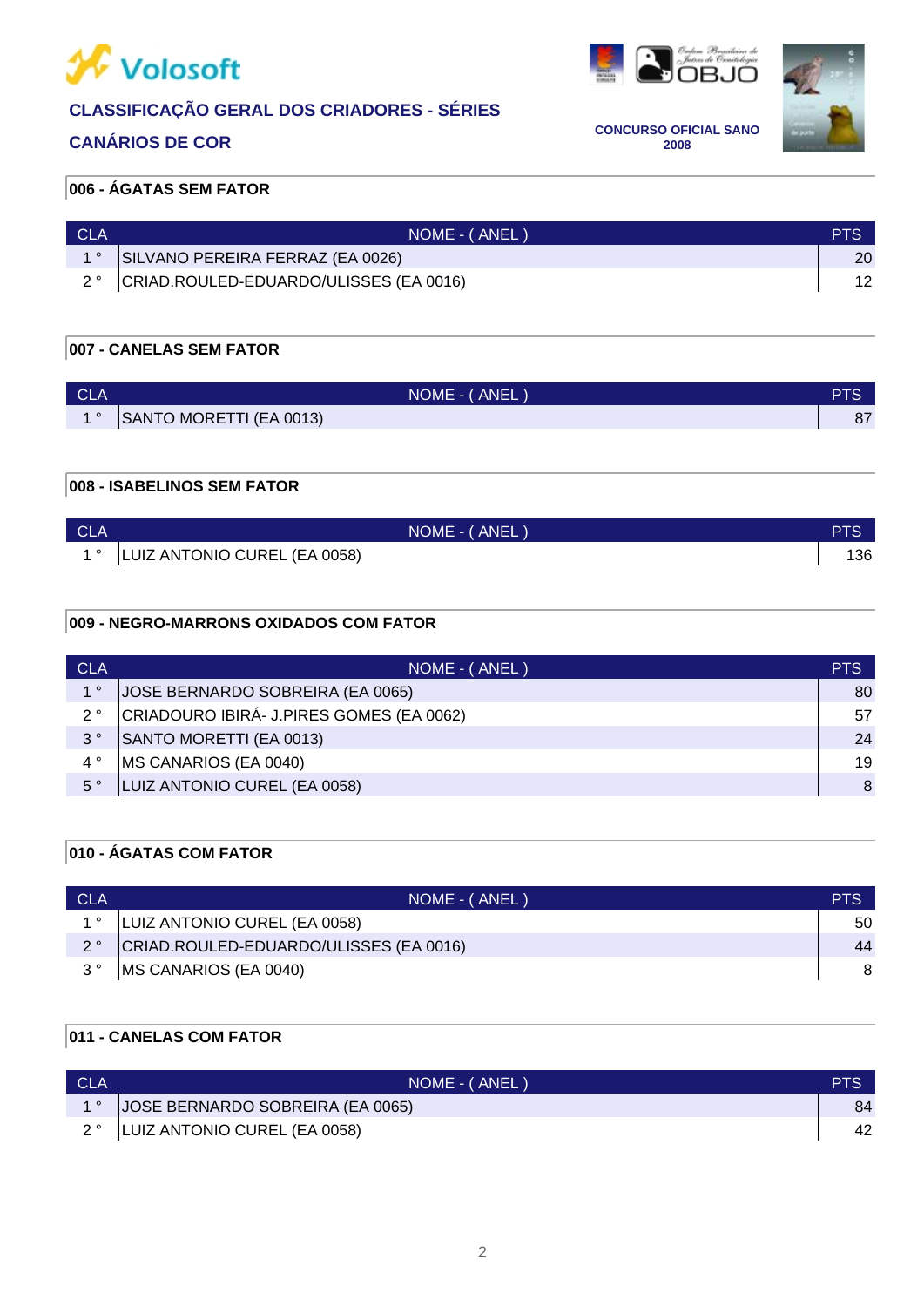

# **CANÁRIOS DE COR CONCURSO OFICIAL SANO**



**2008**

### **011 - CANELAS COM FATOR**

| <b>CLA</b>  | NOME - (ANEL)         |    |
|-------------|-----------------------|----|
| $2^{\circ}$ | MS CANARIOS (EA 0040) | 16 |

# **012 - ISABELINOS COM FATOR**

| <b>CLA</b> | NOME - (ANEL)                | סדכ |
|------------|------------------------------|-----|
|            | LUIZ ANTONIO CUREL (EA 0058) | 58  |

# **013 - NEGRO-MARRONS OXIDADOS PASTÉIS SEM FATOR**

| CLA | NOME - (ANEL)                          | <b>PTS</b>       |
|-----|----------------------------------------|------------------|
|     | CRIAD.ROULED-EDUARDO/ULISSES (EA 0016) | 133 <sup>°</sup> |
|     | 2°  LUIZ ANTONIO CUREL (EA 0058)       | 12               |

# **015 - CANELAS PASTÉIS SEM FATOR**

| CLA | NOME - (ANEL)                                         |    |
|-----|-------------------------------------------------------|----|
|     | 1 <sup>°</sup> CRIAD.ROULED-EDUARDO/ULISSES (EA 0016) | 82 |

# **017 - NEGRO-MARRONS OXIDADOS PASTÉIS COM FATOR**

| <b>CLA</b> | NOME - (ANEL)                             |    |
|------------|-------------------------------------------|----|
|            | 1° CRIAD.ROULED-EDUARDO/ULISSES (EA 0016) | 68 |
|            | 2°  LUIZ ANTONIO CUREL (EA 0058)          |    |

# **018 - ÁGATAS PASTÉIS COM FATOR**

| CLA | NOME - (ANEL)                             |     |
|-----|-------------------------------------------|-----|
|     | 1° CRIAD.ROULED-EDUARDO/ULISSES (EA 0016) | 120 |

# **019 - CANELAS PASTÉIS COM FATOR**

| <b>CLA</b> | NOME - (ANEL)                             | <b>PTS</b> |
|------------|-------------------------------------------|------------|
|            | JOSE BERNARDO SOBREIRA (EA 0065)          | 32.        |
|            | 2° CRIAD.ROULED-EDUARDO/ULISSES (EA 0016) | 20         |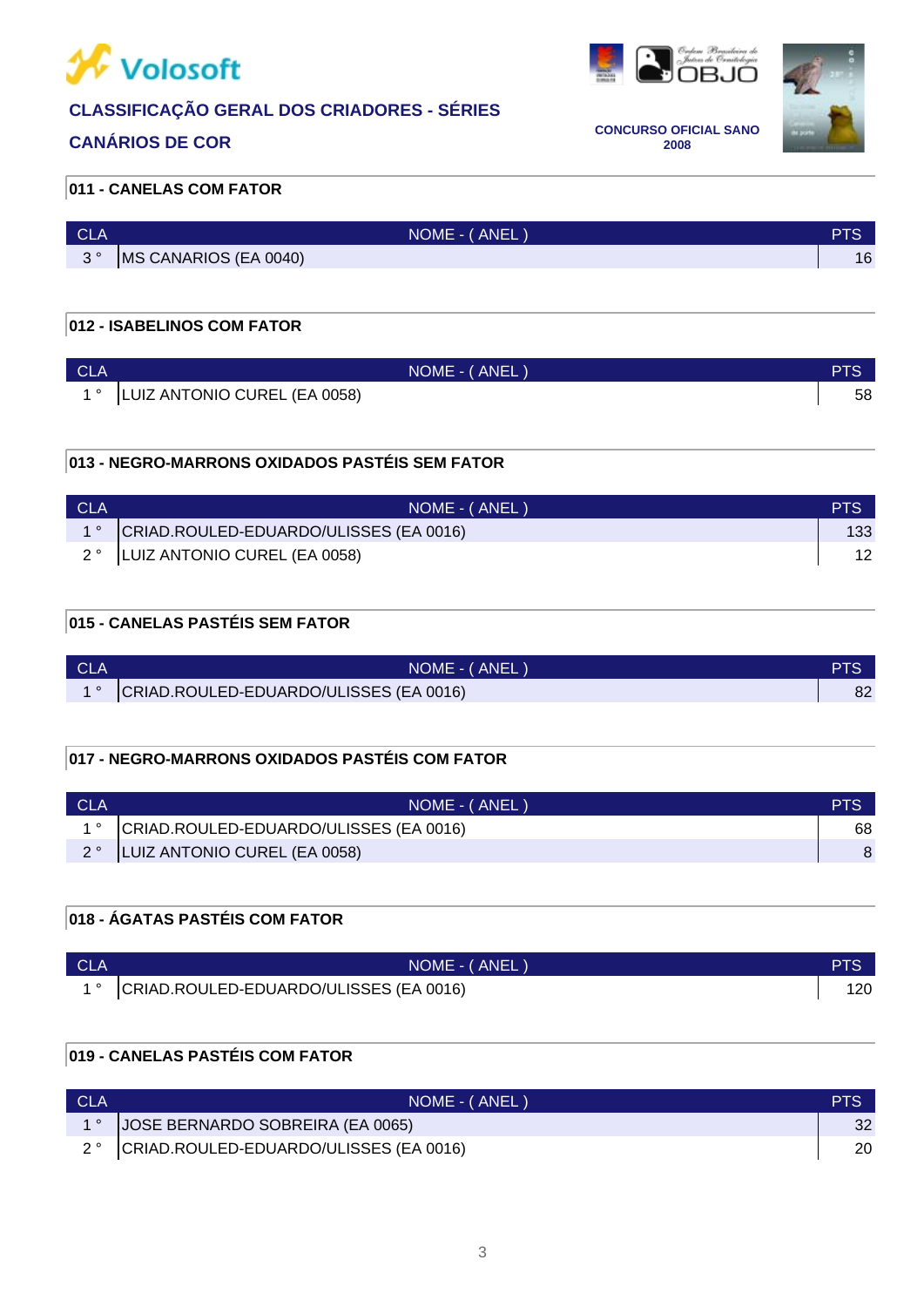

**OBJO** 



**CANÁRIOS DE COR CONCURSO OFICIAL SANO 2008**

### **020 - ISABELINOS PASTÉIS COM FATOR**

| <b>CLA</b> | NOME - (ANEL)                |    |
|------------|------------------------------|----|
|            | LUIZ ANTONIO CUREL (EA 0058) | 38 |

### **021 - NEGRO-MARRONS OXIDADOS OPALINOS SEM FATOR**

| <b>CLA</b>  | NOME - (ANEL)                | <b>PTS</b> |
|-------------|------------------------------|------------|
|             | LUIZ ANTONIO CUREL (EA 0058) |            |
| $2^{\circ}$ | SANTO MORETTI (EA 0013)      | 72.        |
| $3^{\circ}$ | MS CANARIOS (EA 0040)        | 20         |

# **022 - ÁGATAS OPALINOS SEM FATOR**

| <b>CLA</b> | NOME - (ANEL)                    | <b>PTS</b> |
|------------|----------------------------------|------------|
|            | 1°  LUIZ ANTONIO CUREL (EA 0058) | 48         |
|            | 2° MS CANARIOS (EA 0040)         |            |

### **023 - CANELAS OPALINOS SEM FATOR**

| <b>CLA</b>  | NOME - (ANEL)           |    |
|-------------|-------------------------|----|
| $1^{\circ}$ | SANTO MORETTI (EA 0013) | 56 |
|             |                         |    |

### **029 - FEOS SEM FATOR**

| <b>CLA</b> | NOME - (ANEL                 | PTS.         |
|------------|------------------------------|--------------|
|            | LUIZ ANTONIO CUREL (EA 0058) | $70^{\circ}$ |

# **031 - ACETINADOS SEM FATOR**

| <b>CLA</b> | NOME - (ANEL                 | a lo |
|------------|------------------------------|------|
|            | LUIZ ANTONIO CUREL (EA 0058) | 1 Z  |

# **033 - ASAS CINZA SEM FATOR**

| <b>CLA</b> |                                   | NOME - (ANEL) | PTS |
|------------|-----------------------------------|---------------|-----|
|            | 1 °  LUIZ ANTONIO CUREL (EA 0058) |               | 215 |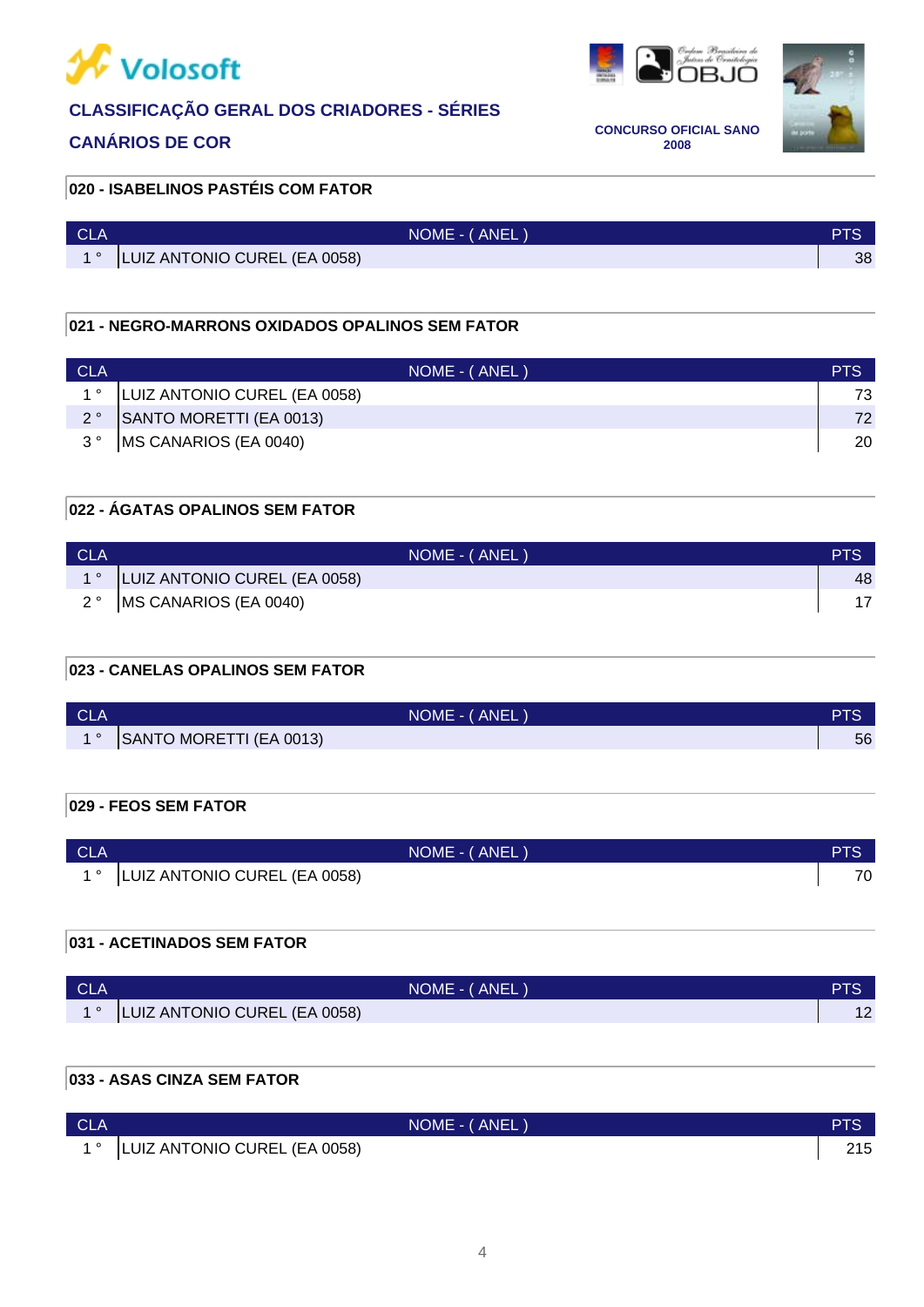



**CANÁRIOS DE COR CONCURSO OFICIAL SANO 2008**



### **033 - ASAS CINZA SEM FATOR**

| ∣ CLA | NOME - (ANEL)                          |  |
|-------|----------------------------------------|--|
|       | CRIAD.ROULED-EDUARDO/ULISSES (EA 0016) |  |

# **034 - ASAS CINZA COM FATOR**

| <b>CLA</b> | NOME - (ANEL)                | PTS |
|------------|------------------------------|-----|
|            | LUIZ ANTONIO CUREL (EA 0058) | 40  |

## **039 - NEGRO-MARRONS OXIDADOS EUMOS SEM FATOR**

| <b>CLA</b> | NOME - (ANEL)           | <b>PTS</b> |
|------------|-------------------------|------------|
| 10         | SANTO MORETTI (EA 0013) | 20         |

## **041 - CANELAS EUMOS SEM FATOR**

| <b>CLA</b> | NOME - (ANEL)           | PTS      |
|------------|-------------------------|----------|
|            | SANTO MORETTI (EA 0013) | ៱<br>' 4 |

# **045 - NEGRO-MARRONS OXIDADOS ONIXES SEM FATOR**

| - CLA       | NOME - (ANEL)                            |    |
|-------------|------------------------------------------|----|
|             | SANTO MORETTI (EA 0013)                  | 57 |
| $2^{\circ}$ | CRIADOURO IBIRÁ- J.PIRES GOMES (EA 0062) | 36 |
|             | SILVANO PEREIRA FERRAZ (EA 0026)         |    |

# **047 - CANELAS ONIXES SEM FATOR**

| <b>CLA</b> | NOME - (ANEL)                       |    |
|------------|-------------------------------------|----|
|            | 1° SILVANO PEREIRA FERRAZ (EA 0026) | 32 |

## **048 - NEGRO-MARRONS OXIDADOS ONIXES COM FATOR**

| <b>CLA</b> | NOME - (ANEL)                                           | <b>PIS</b>      |
|------------|---------------------------------------------------------|-----------------|
|            | 1 <sup>°</sup> CRIADOURO IBIRÁ- J.PIRES GOMES (EA 0062) | 12 <sup>2</sup> |
|            | 2° MS CANARIOS (EA 0040)                                |                 |